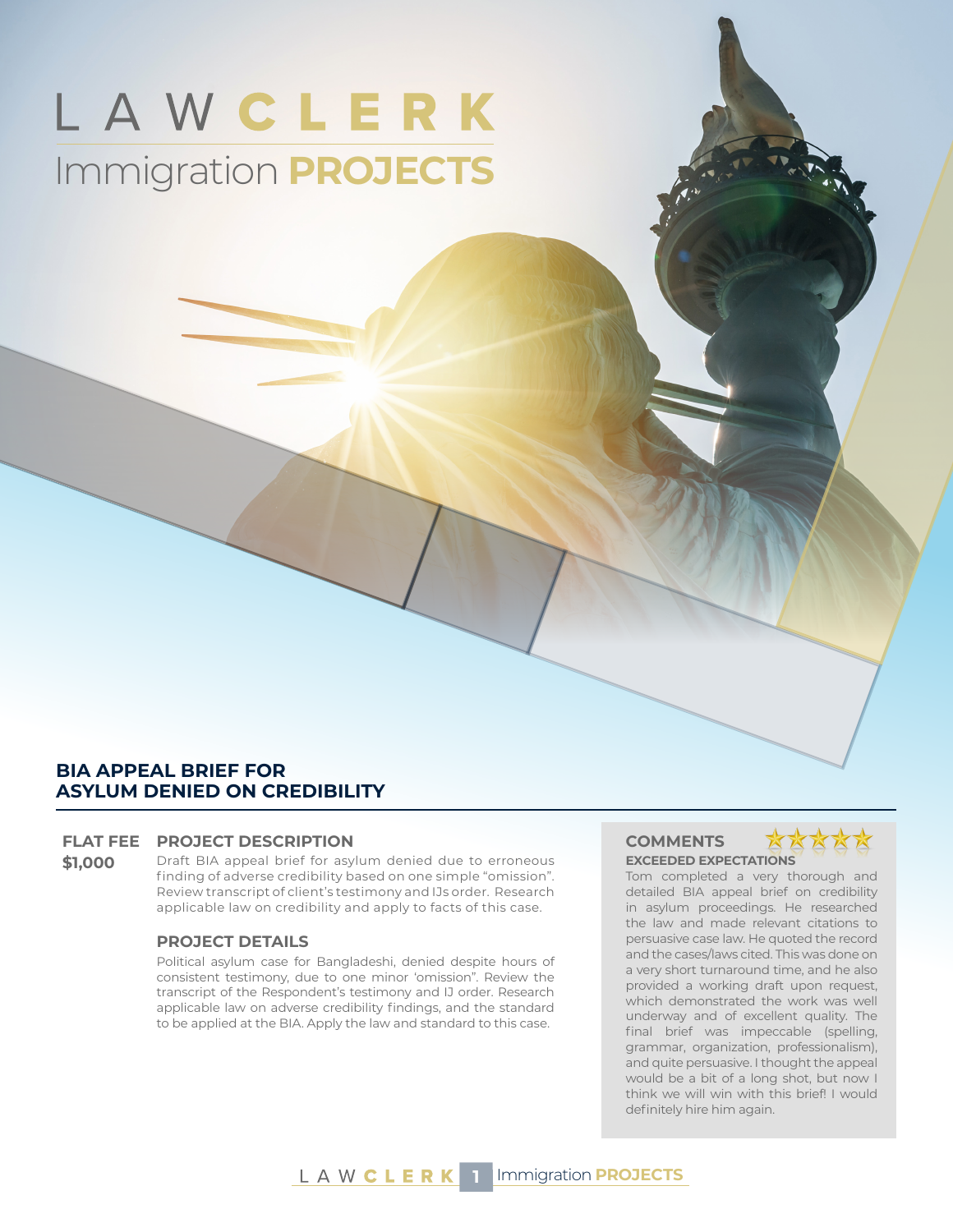# **212(D)(3) NIV WAIVER RESEARCH AND PREPARING APPLICATION**

#### **FLAT FEE PROJECT DESCRIPTION COMMENTS**

\$1,500 I need a review of client's eligibility for a 212(d)(3) niv waiver and, if eligible, preparation of a memorandum of law in support of the waiver application. The project also includes input regarding what documents should be submitted with the waiver application and a review of these documents for sufficiency. Client is applying for an E-2 visa as the owner of a company that was recently re-registered as an E-2 company by a U.S. Consulate. Client previously had an E-2 prior to being convicted for corruption in his home country and serving a prison sentence.

#### **PROJECT DETAILS**

I have set a \$1500 price for this project but if it turns out to be insufficient, I am flexible, as I would like to prepare the best case possible.

### **5TH CIRCUIT APPELLATE BRIEF**

#### **FLAT FEE PROJECT DESCRIPTION COMMENTS**

**\$750** I need a 5th circuit brief for a case involving a denied application for Withholding of Removal and protection under the Convention Against Torture (CAT); specifically challenging an adverse credibility finding based on lack of proper legal analysis, unreasonable refusal to grant a request for a continuance, determination of what constitutes a "particularly serious crime," and improper application of the standard for protection under CAT. Template and basic outline of arguments will be provided.

#### **PROJECT DETAILS**

Deadline for turning in the brief is Friday, July 5 by EOB, so I need it by 12 p.m. CST on that day. I need the whole thing done in compliance with the Federal Rules of Appellate Procedure and the 5th Circuit Rules as outlined here: http://www.ca5.uscourts. gov/docs/default-source/forms-and-documents---clerks-office/ rules/federalrulesofappellateprocedure. I need to simply hand this off and get a polished draft back in a few days, with all formatting, citation, table of authorities, and all other requirements already in place. This is a big order, so needs someone with plenty of time this week who is extremely attentive to detail.

# **LETTER OF RECOMMENDATION (TESTIMONIAL LETTERS) EXTRAORDINARY ABILITY FOR EB-1A**

#### **FLAT FEE PROJECT DESCRIPTION COMMENTS**

**\$500** Research and draft 10 letters of recommendation for an EB-1A. **EXCEEDED EXPECTATIONS**

#### **PROJECT DETAILS**

Research and draft 10 letters of recommendation for an EB-1A.

# **EXCEEDED EXPECTATIONS**



I am exceptionally pleased with Tiffney's work! My project involved performing research and preparing a non-immigrant visa waiver application for submission to a U.S. Consulate abroad. Not only were her research and writing superb, but because she has over 15 years of experience as a U.S. Consular officer, she was able to provide invaluable advice regarding how to approach the issues presented. She completed the work ahead of schedule and communicated with me in a timely and efficient manner. In short, I could not be more satisfied. I highly recommend Tiffney.

# **EXCEEDED EXPECTATIONS**



Big project on short turn-around. Excellent writer. Did a great job. Thank you, Timothy!



Breanna did outstanding work! She was very professional and attentive to details. I will certainly work with her in the future.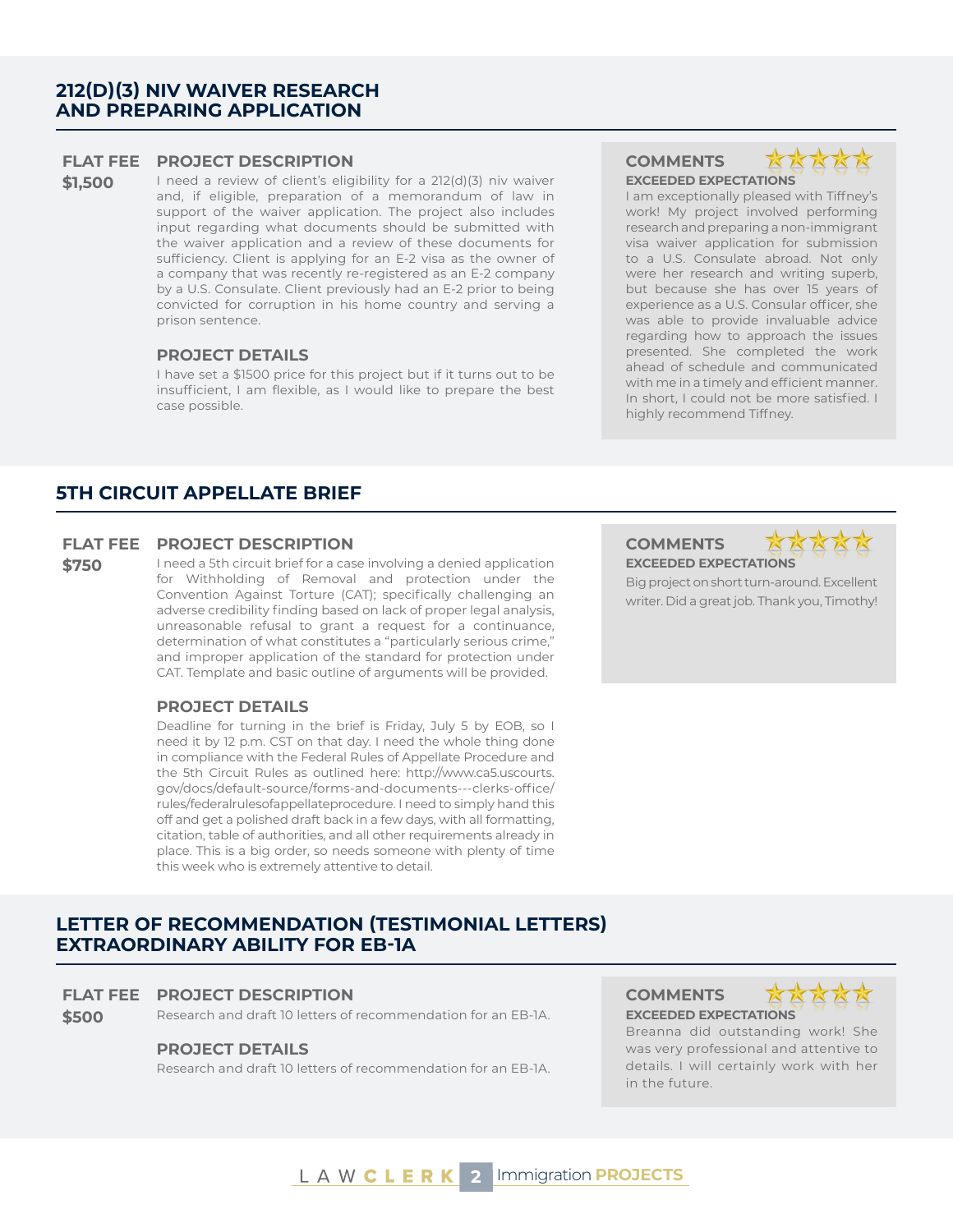\$2,000 BIA appeal brief for political asylum denied on credibility; nexus; no past persecution; no well founded fear of future persecution; and IJ bias favoring DHS. This is a detained Bangladeshi case.

#### **PROJECT DETAILS**

Review transcript of hearing and IJ decision. Research applicable law on adverse credibility; nexus; "persecution;" and "pattern and practice" in relation to fear of future persecution. Apply the law to the instant facts. My summary as submitted on the Notice of Appeal is as follows:

The IJ erred in finding the Respondent not credible, based on the IJs own conjecture and speculation about what is and what is not "plausible". The IJ mischaracterized Respondent's testimony in order to cite "inconsistencies" which can easily be clarified. The IJ erred in determining that the physical attacks and threats to R's life did not rise to the level of persecution. The IJ erred in finding the police "do not systematically do this" contrary to the substantial country conditions evidence presented, and in speculating the "police may just be lazy". The IJ erred in finding no nexus, and speculating abut the motives of the attackers despite evidence to the contrary. The IJ erred in finding no fear of future persecution. IJ erred in finding because the country conditions reports only discuss substantial and systemic political violence towards "opposition groups" but do not name all of the opposition groups specifically, that there is no evidence of danger to Respondent's specific opposition group. IJ erred in denying Withholding for the same reasons. IJ erred in denying CAT as he failed to consider police or government acquiescence to torture, focusing only on direct torture by government or police. IJ was also biased and favored DHS counsel. IJ consistently interrupted Counsel's direct to berate and yell at Respondent despite counsel methodically covering each relevant issue. IJ directed DHS counsel on cross, telling him which questions to ask. IJ also inexplicably complained to counsel that she had apparently arrived too early for the hearing, when Counsel had simply followed the guard's instructions.

# **EXCEEDED EXPECTATIONS**



Ashley completed a time-sensitive, complex asylum brief for the BIA with just a few days turnaround. The brief was absolutely excellent, and my standards are high. She went the extra mile. Legal precedent cases were cited, the record and transcript of the hearing were quoted, and each issue was carefully organized and examined. I will hire her again!

# **EXPERT LETTERS**

#### **FLAT FEE PROJECT DESCRIPTION COMMENTS**

**\$100** Expert letters **EXCEEDED EXPECTATIONS** 

Draft 2 expert letters for an O-1 A.



It's a pleasure working with Beth! She **PROJECT DETAILS Always does excellent work.** The state of the state of the state of the state of the state of the state of the state of the state of the state of the state of the state of the state of the state of the s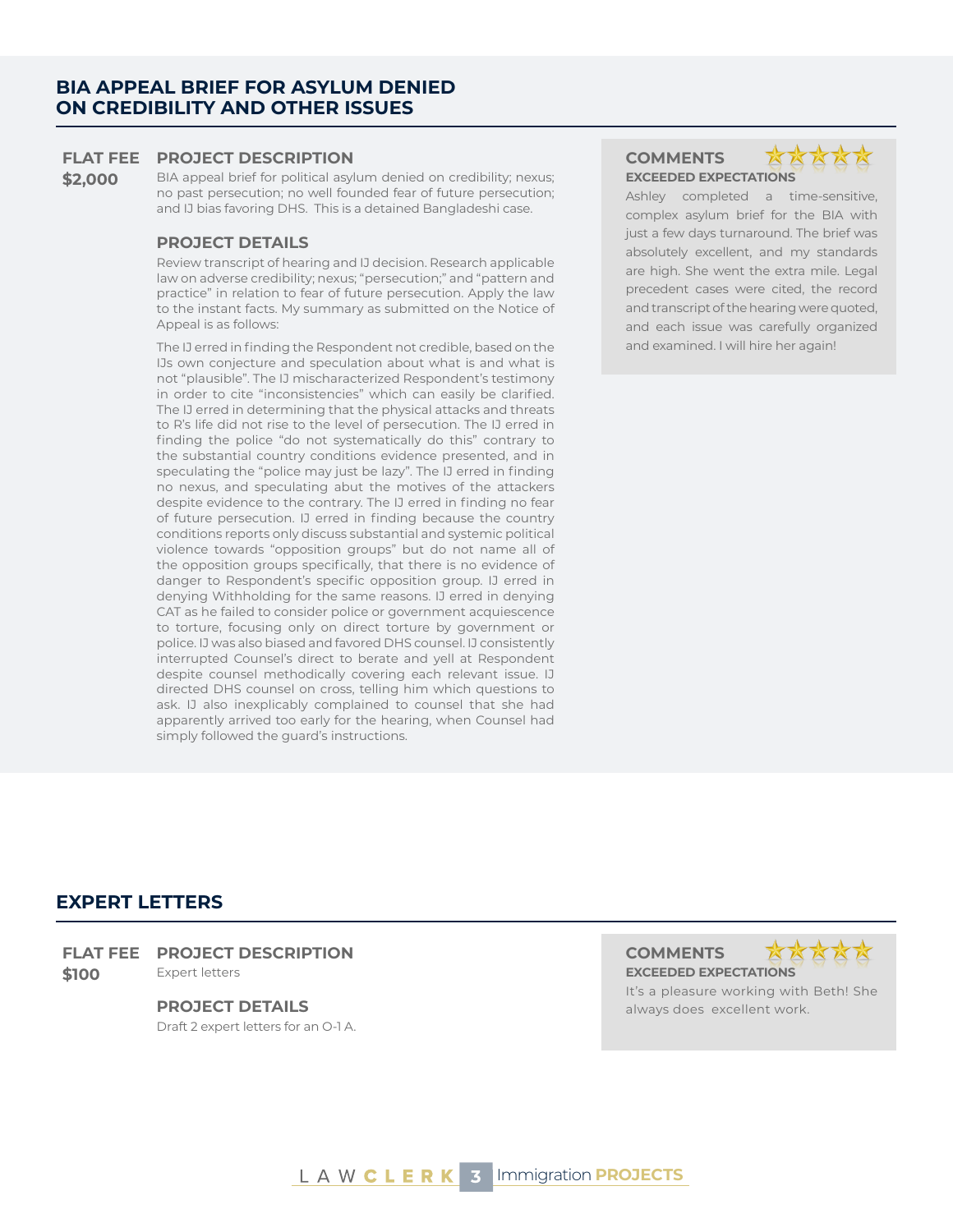# **BOARD OF IMMIGRATION APPEALS BRIEF**

#### **FLAT FEE PROJECT DESCRIPTION COMMENTS**

# **\$1,500** Argumentative Brief to the Board of Immigration Appeals.

Client was denied relief by the Immigration Judge and now appeals to the Board of Immigration Appeals to review the decision.

### **PROJECT DETAILS**

Project Steps:

- 1. Read the transcript of the proceedings
- 2. Brainstorm with me about our best arguments
- 3. Find most relevant case law from the BIA, 9th Circuit, and if applicable, SCOTUS
- 4. Write an argumentative Brief that the IJ's decision should be overturned. (Must comply with BIA practice manual, body of argument cannot exceed 25 pages in length.)

Estimated time for completion: 20 hours for an experienced attorney, 40 hours for someone who has never done it before.

# **EXCEEDED EXPECTATIONS** Excellent work.

# **PSG MEMO**

#### **FLAT FEE PROJECT DESCRIPTION COMMENTS**

**\$250** Memo for particular social group for asylum merits hearing identifying the social group and distinguishing from matter of A/B.

### **PROJECT DETAILS**

A short memo identifying the particular social group and briefly explaining how it passes muster in light of the particular social group case law, especially matter of A-B. Should describe how psg is distinct, particular, and immutable. We will provide I-589 and statement.

**EXCEEDED EXPECTATIONS**

Ahmed is very knowledgeable in Immigration law. He provided the information I needed quickly and accurately. I would use him again without hesitation.

# **30 MINUTE CONSULT**

#### **FLAT FEE PROJECT DESCRIPTION COMMENTS**

**\$100** I need a phone consult with an experienced immigration lawyer. This may lead to further work and cases. The current matter is in regard to Clients seeking permanent legal immigrant residency.

# similar projects. **PROJECT DETAILS**

Clients are in the US on tourist visas; their adult child is a US citizen and sponsor.

**EXCEEDED EXPECTATIONS** Gabriela's work is exceptional and professional! I highly recommend her for

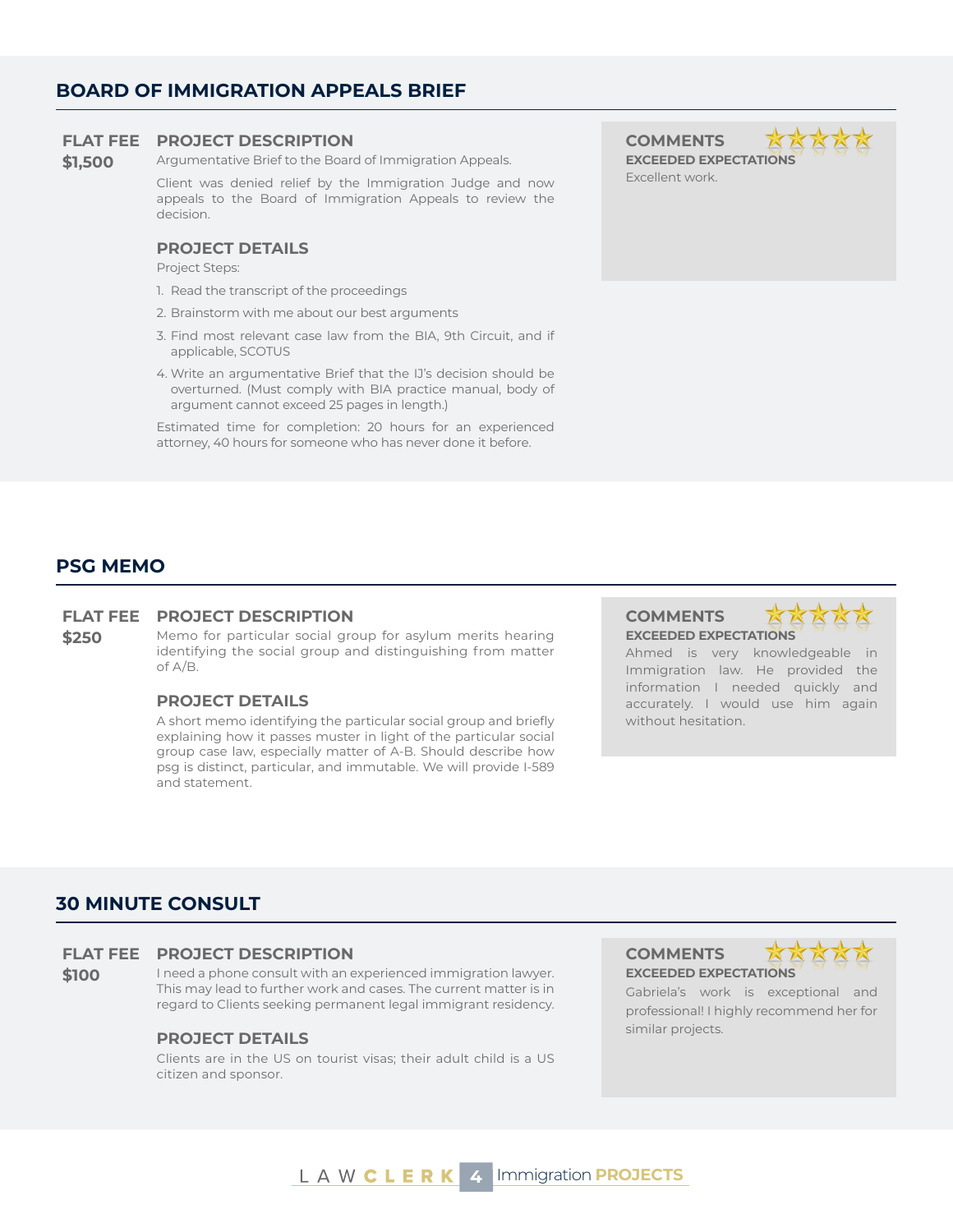**\$1,500** I need a brief in support of a BIA appeal of IJ finding denying asylum in a political asylum case where the Respondent is from India. The judge erred in excluding expert witness citing a call up date prior to the setting of the trial date. Excluding witness due to his calendaring error. Finding of no past persecution credibility determination.

#### **PROJECT DETAILS**

Looking for research and BIA brief on the issue of excluding of expert based on incorrect call up date.

Remainder of brief to rebut conclusion of no past persecution finding requiring research and writing following review of transcript. What level of harassment and violence constitutes past persecution?

Finding of witness not credible should be addressed as well.

Please review transcript and identify any other potential issues on appeal.

You will prepare the BIA briefing packet. Including research and writing brief.

# **EXCEEDED EXPECTATIONS**



Wonderful to have a great attorney to collaborate with. Smart, excellent work product, resourceful, professional, prompt, and very helpful and positive person.

## **POWERPOINT PRESENTATION FOR 30 MINUTE SPEECH AT KIWANIS CLUB**

### **FLAT FEE PROJECT DESCRIPTION COMMENTS**

**\$1,000** I need a memorandum regarding the admissibility (or lack thereof) of one party consent recordings of statements of a party in a family law case.

I would like the presentation to cover the following points:

- 1. Basic overview of our current immigration system.
- 2. Why the system is broken.
- 3. What needs to be done legislatively to fix it to meet the needs of U.S. business, families, and to honor our obligations under international law regarding the treatment of refugees.
- 4. Why immigration is beneficial to the United States. Include mention of large % of successful start-up companies founded by immigrants, famous immigrants who have made a significant contribution to the U.S., etc. Also mention the economic benefits of a legalization program for qualified undocumented persons living in the U.S.

The American Immigration Council has a great deal of excellent information on its website, including research papers, that can be used for statistics and other important information.

# **EXCEEDED EXPECTATIONS**



Catherine did a great job with my PowerPoint. She was timely, thorough, and responsive. I would certainly **PROJECT DETAILS**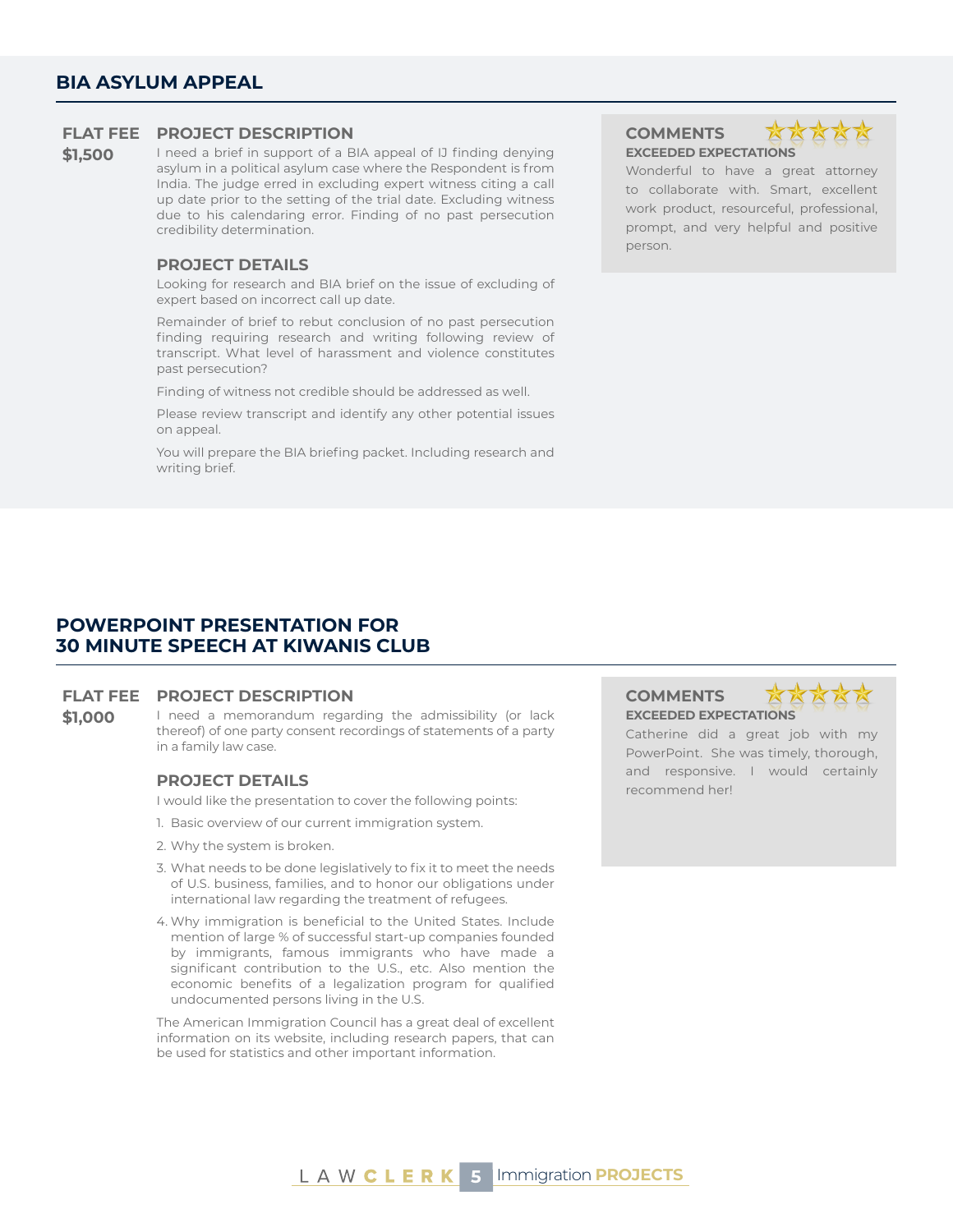### **VIRGINIA CODE 46:2-894 MEMO**

#### **FLAT FEE PROJECT DESCRIPTION COMMENTS**

**\$150** I need a memo of law on whether Virginia Code 46.2-894, hit and run, is considered a crime involving moral turpitude or an aggravated felony.

# expectations. **PROJECT DETAILS**

Client is a legal permanent resident who in 2002 plead guilty to the offense of hit and run pursuant to Virginia Code 46.2-894. He now wants to apply to become a United States citizen but is concerned that the crime will make him deportable or ineligible. I need a memo of law explaining whether such offense is considered a crime involving moral turpitude or an aggravated felony. Client will be applying for his citizenship in the state of Georgia.

# **EXCEEDED EXPECTATIONS**



Shannon is thorough, smart, and a delight to work with. This is my second project with her and she exceeded my

## **OPPOSITION TO MOTION**

#### **FLAT FEE PROJECT DESCRIPTION COMMENTS**

**\$700** As discussed, I need help responding to a motion to dismiss, motion to transfer, and motion for an exemption from a local rule.

#### **PROJECT DETAILS**

This is a mandamus case regarding a delayed immigration case that is being unfairly adjudicated.

**EXCEEDED EXPECTATIONS**



Brittany is amazing. Whip smart, reliable, quick, and creative. I'm grateful for her help and impressed with her skills as a lawyer.

## **RESPONSE TO MOTION TO DISMISS**

#### **FLAT FEE PROJECT DESCRIPTION COMMENTS**

**\$500** Our office filed a writ of mandamus to compel government action on a long delayed immigrant visa petition for an Iranian national. The government has filed a motion to dismiss and accompanying legal memorandum.

#### **PROJECT DETAILS**

Our office has filed several responses to motions to dismiss in similar cases, so I have 2 samples to work off of. This one is a bit different because it involves a travel ban country, but the legal theories are the same.

**EXCEEDED EXPECTATIONS**



Good work. Thanks for knocking that out for us.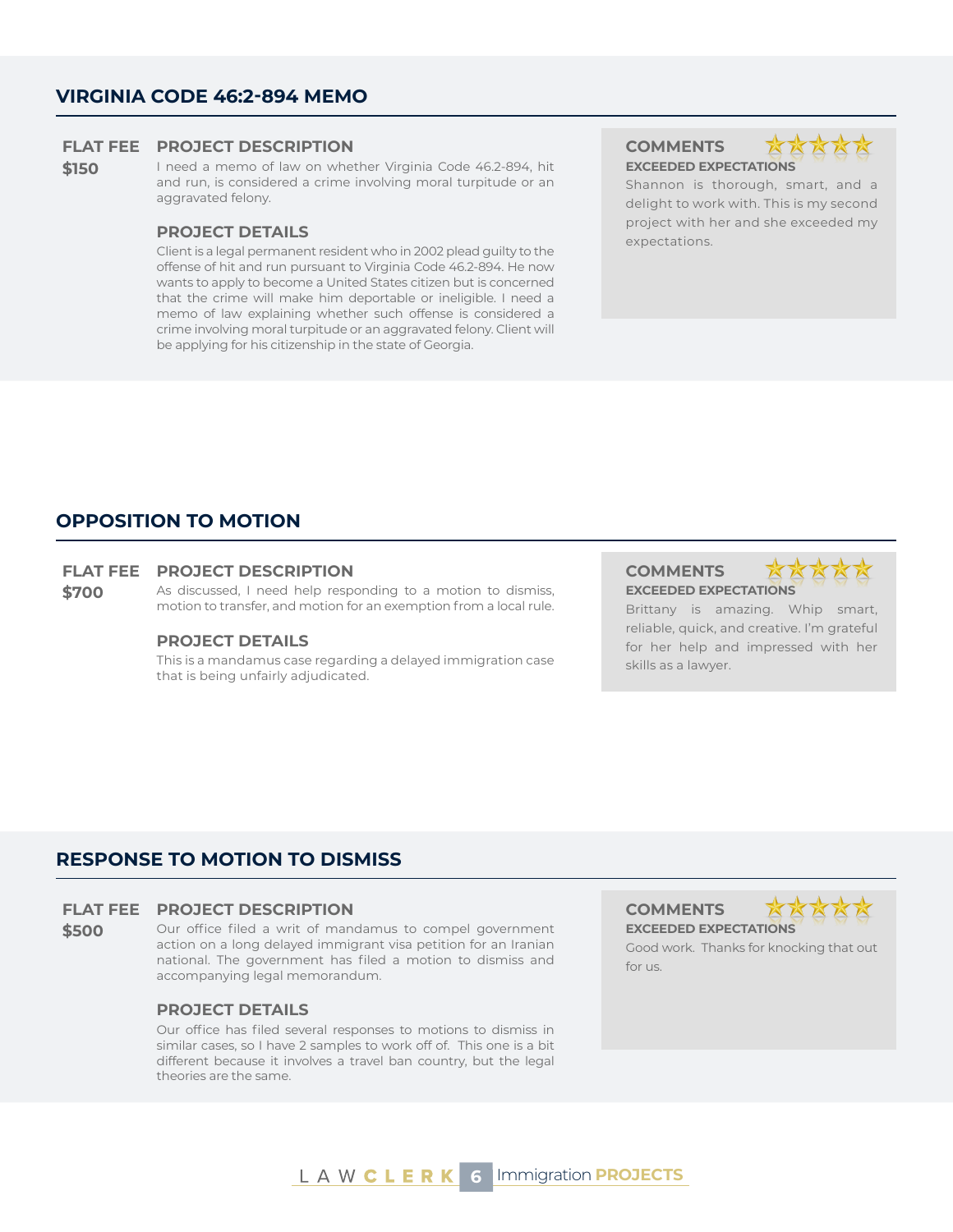### **O-1 VISA FOR EXTRAORDINARY ABILITY FOR A VIDEO PRODUCTION DIRECTOR**

#### **FLAT FEE PROJECT DESCRIPTION COMMENTS**

\$3,000 I need to prepare an O-1 visa petition for a Video Production Director from Colombia. He handles the video for the large TV screens at major music concerts for Latin American music artists. I have already gathered from the client a wealth of information about his work and some documentation. I need help with drafting the expert opinion letters and gathering additional evidence from any other sources. I need help drafting the request for a Consultation letter from the appropriate organization. This person has already been granted a P visa for his work, but he prefers the validity length of an O-1.

#### **PROJECT DETAILS**

- 1. Review substantial information and documentation already provided by client
- 2. Familiarize yourself with his field of expertise, via internet research
- 3. Draft expert opinion letters
- 4. Find appropriate organization, and draft Consultation letter request
- 5. Research internet for any additional evidence
- 6. Make a list of additional evidence the client could provide
- 7. Upon receipt of all evidence and signed letters, put the packet together with a Table of Contents
- 8. Draft cover letter/legal brief explaining eligibility: which items of evidence satisfy which of the 6 prongs?

# **EXCEEDED EXPECTATIONS**



Tabitha took on a difficult O-1 visa case and quickly and efficiently prepared sample expert letters and did her own research about the field to make the case as strong as possible. She prepared the request for the consultation letter, and researched which organization to request it from. She prepared the O-1 packet, table of contents, and cover letter/brief. She always responded promptly to my messages and I knew she was working hard. I would hire her again for an O-1 or any other case.

# **RESEARCH AND MEMO FOR STATE PLEADING FOR SIJS**

#### **FLAT FEE PROJECT DESCRIPTION COMMENTS**

**\$200** I need someone to research and draft a memo on the options for a child that was placed in the custody of his aunt by the Office of Refugee Resettlement (ORR) during the pendency of the child's immigration case.

#### **PROJECT DETAILS**

Child is currently 15 years old and entered the country with his mother; however, his mother was deported and he has been placed in the custody of his aunt. His aunt wants to adopt or otherwise become his legal guardian. Both mother and father of the child are now in their home country and willing to renounce parental rights.

What are his options? SAPCR? Adoption?

**EXCEEDED EXPECTATIONS** Very good research and samples provided. Thank you!

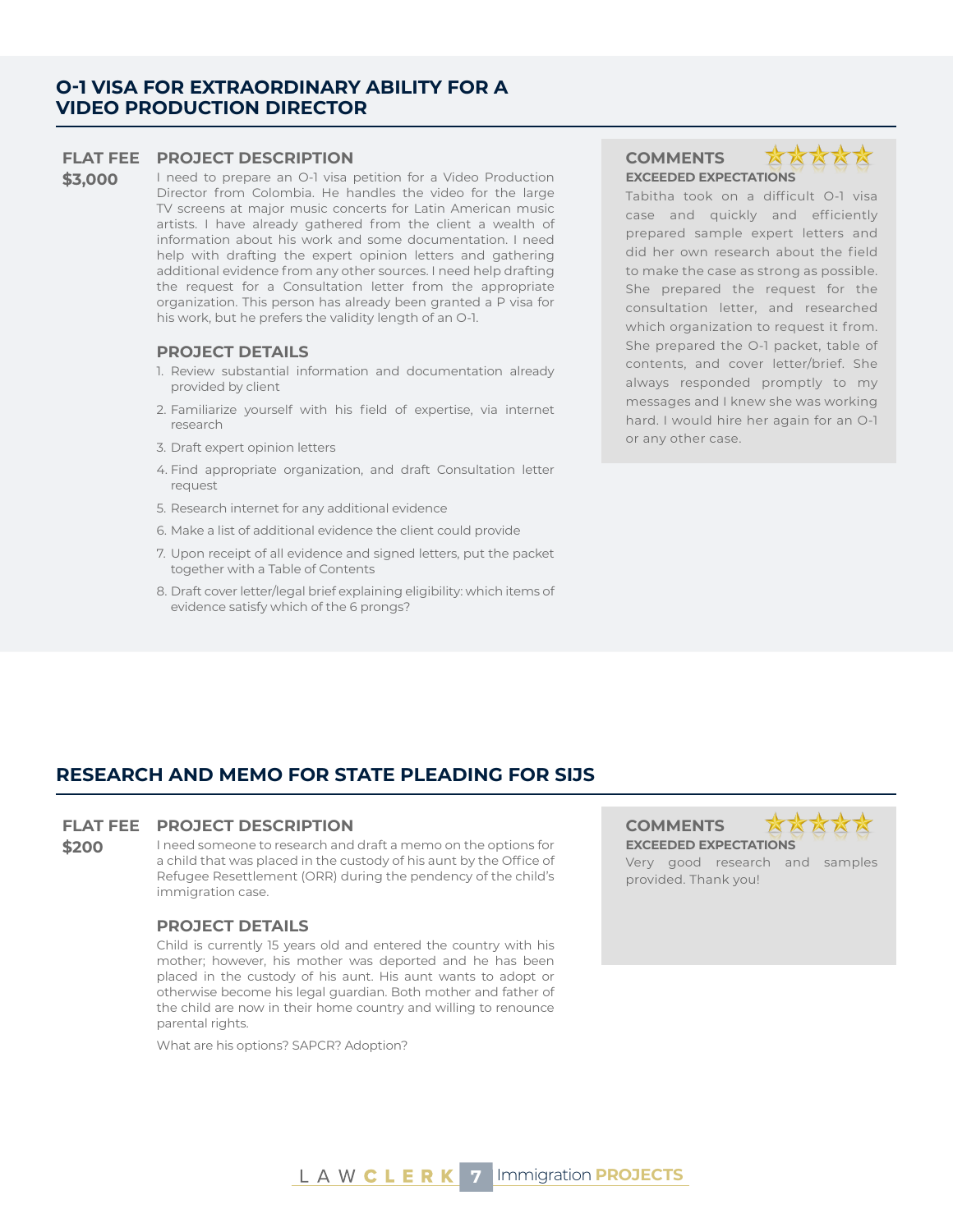# **EB-2 NIW COVER LETTER AND DRAFT EMPLOYMENT LETTER**

#### **FLAT FEE PROJECT DESCRIPTION COMMENTS**

\$2,000 I need 1) a cover letter for an EB-2 NIW case for a mechanical engineer from Venezuela who specializes in industrial cold rolling of steel; and 2) a draft sample letter for client's prior employer, explaining he has at least 5 years progressively more responsible experience.

> The materials and research you need to draft these two items will be provided to you.

#### **PROJECT DETAILS**

Client has a foreign Bachelor's degree in mechanical engineering, and we obtained a US equivalency. He also has 10+ years or more of progressively more responsible experience. All together, he qualifies for EB-2 in the "advanced degree" sub-category. He also qualifies under "exceptional ability". Both need to be argued in the cover letter.

The cover letter needs to also discuss NIW and the Dhanasar standards and requirements. I already have research regarding the steel industry: 1) steel is used in essential US industries like auto, aircraft, machinery etc; and is therefore absolutely vital to the US economy; 2) Trump thinks US steel is so important that he instituted tariffs on foreign imports; 3) Trump says the steel industry is critical to national security; 4) my client has focused on worker safety in the cold roller process; and 5) cold rollers are extremely dangerous and can flatten arms and people; terrible accidents have occurred and my client can contribute to enhanced safety.

The research and legwork is done. I just need a cover letter that sums it up and applies the applicable law and standards.

# **EXCEEDED EXPECTATIONS**



This was my second project with Tiffney- -an EB-2 NIW cover letter, index, and sample prior employment letter, on a pretty tight deadline. Once again, she knocked it out of the park! Absolutely flawless work--thorough, detailed, and well-thought-out. She also has great ideas and strategies which helped shaped the case. She is communicative and responsive. Highly recommended, and I will definitely hire her again. Thank you Tiffney!

# **NOID RESPONSE**

#### **FLAT FEE PROJECT DESCRIPTION COMMENTS**

**\$500** Prepare response to a USCIS Notice of intent to deny based on what was contained in a prior RFE response for the original I-129 petition for an L-1A visa.

#### **PROJECT DETAILS**

Beneficiary of the case has an approved I-140 and another pending notice of intent to revoke for her current L-1A case. The NOID we received was for a new petition we filed because the company has changed it's location. USCIS did a site visit to the petitioner's work location and because they had moved and no one was there, they issued a notice of intent to revoke which we have already filed a response to and have not yet received a response from USCIS. At the same time we filed the NOIR response, we filed a new I-129 petition with the new address of the petitioner and now we've received the NOID stating that the employee is not an executive or manager. Let me know if it's easier to do a call to explain all the details.

**EXCEEDED EXPECTATIONS** Chaka's work was outstanding.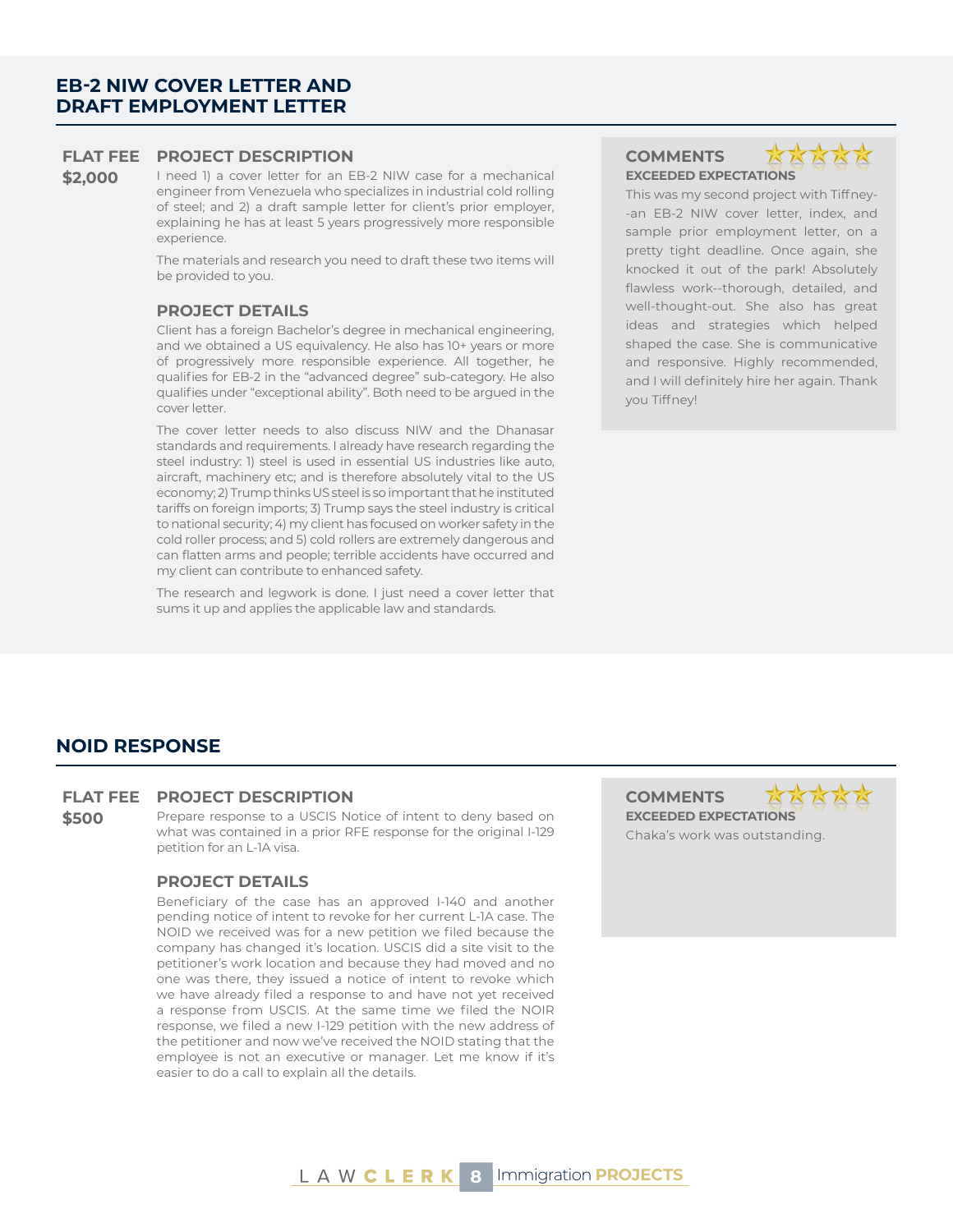# **DEPORTABILITY BASED ON DRUG CONVICTION MEMO**

#### **FLAT FEE PROJECT DESCRIPTION COMMENTS**

**\$250** I need a memorandum explaining whether a person convicted of the offense of criminal sale of a controlled substance, 3rd degree, pursuant to New York Penal Law Section 220.39 is inadmissible to the United States, why or why not? Is there a waiver for such conviction?

#### **PROJECT DETAILS**

Client is a citizen and native of the Dominican Republican. In 1981, he entered the United States with a tourist visa and overstayed. In 1992, he adjusted his status to that of a lawful permanent resident. In 1991, client plead guilty in the New York Supreme Court to the offense of criminal sale of a controlled substance in the 3rd degree, to wit: cocaine, in violation of New York penal law section 220.39. As a result, client was placed in deportation proceedings pursuant to INA section 241(a)(2)(B)(i) and section 241(a)(2)(A)(iii). Client was ordered deported in 1992.

Client's brother, who is a United States citizen, and/or his legal permanent resident mother would like to submit a family petition on his behalf. I need a memo of law addressing the following questions: 1) Is client inadmissible to the United States? Why or why not? 2) Is there a waiver that client can apply for in order to be able to return to the United States?

## **SHORT MEMO ASYLUM NICARAGUA**

#### **FLAT FEE PROJECT DESCRIPTION COMMENTS**

**\$450** I need a short memorandum with a two-page executive summary for an asylum individual hearing on Nicaragua. Should be formatted in accordance with the practice manual. Should not exceed 5 pages total and should address country conditions in Nicaragua.

#### **PROJECT DETAILS**

I need a short memorandum with a two-page executive summary for an asylum individual hearing on Nicaragua. Should be formatted in accordance with the practice manual. Should not exceed 5 pages total and address country conditions in Nicaragua.

## **ASYLUM - PARTICULAR SOCIAL GROUP PRE-TRIAL BRIEF**

### **FLAT FEE PROJECT DESCRIPTION COMMENTS**

**\$1,000** I need a pre-trial brief to submit to the judge for an asylum claim based on membership in a particular social group.

### **PROJECT DETAILS**

I will provide a PDF with a table of exhibits and a statement from the asylum applicant. There is a lot of material that I am providing that needs to be read by the lawyer writing the brief. I am paying \$1000 because I need it done fast and well. Must have final version by Thursday night (must submit in Court by Friday). I expect you to find additional case law through research and cite it in the brief. Thank you!

# **EXCEEDED EXPECTATIONS**



Brooke has become my go to Lawclerk. I love working with her and her work and legal research are impressive!

# **EXCEEDED EXPECTATIONS**

**EXCEEDED EXPECTATIONS**

short deadline.

Excellent job and was able to meet a very



XXXXX

Joseph's work for me on this project was fantastic. He was responsive, willing to collaborate by phone, and he ended up producing a great product. Joseph offered to make any changes needed and worked well with the exhibits and information provided to him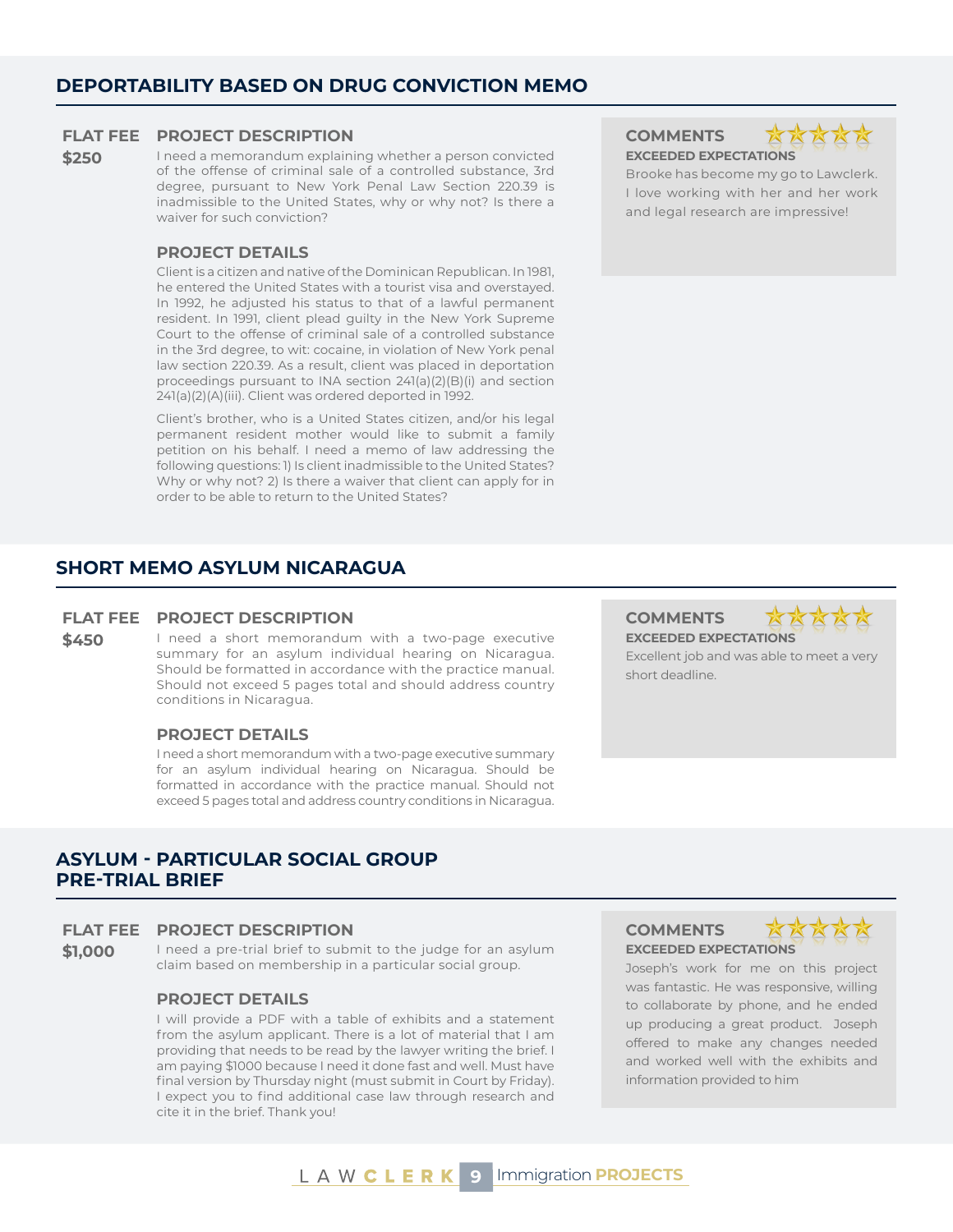**\$400** I need you to prepare an E-2 visa support letter for a client from Germany.

#### **PROJECT DETAILS**

I attach the business plan so that you could use all the information from it. Please let me know if you need any additional information or documents.

Important to know is that the Applicant received a gift of USD 100,000 from her husband. The husband worked for a company where he received a salary of EUR 12,100 every month. In June of 2018, the husband purchased 10 bitcoins for EUR 49,830, which he sold in August of 2019 for a little more than USD 100,000. This money he gifted to his wife.

Also, the Applicant received a letter from a company that would like to use the Applicant company's services as soon as it operates. (attached)

**EXCEEDED EXPECTATIONS** Great job!

# **EB3 VISA PROJECT PART 2**

#### **FLAT FEE PROJECT DESCRIPTION COMMENTS**

**\$300** 3-4 hours to review the resume and PWD, write the tailored ads (which have to be sort of middle ground, not so specific it would rule out any other candidate but specific enough that there wouldn't be an overwhelming number of applicants), then research the publications that would meet the qualifications and find out how to put ads on the qualifying state agency job search website.

#### **PROJECT DETAILS**

Thank you.

**EXCEEDED EXPECTATIONS** She is amazing!!!

# **IMMIGRATION - HABEAS WRIT AND STAY**

#### **FLAT FEE PROJECT DESCRIPTION COMMENTS**

**\$175** I need a habeas writ and stay drafted for an immigrant detainee. I have templates and the initial legal arguments crafted. This is a simple project that, if done right, could lead to many other projects with more complexity.

#### **PROJECT DETAILS**

This will take about 1.5 hours. I have submitted about 30 of these, so I have a lot of templates for you to work from, in addition to having drafted some of the initial facts.

**EXCEEDED EXPECTATIONS**



Took project with basic instructions/ expectations and completed it before the deadline in near-perfect form.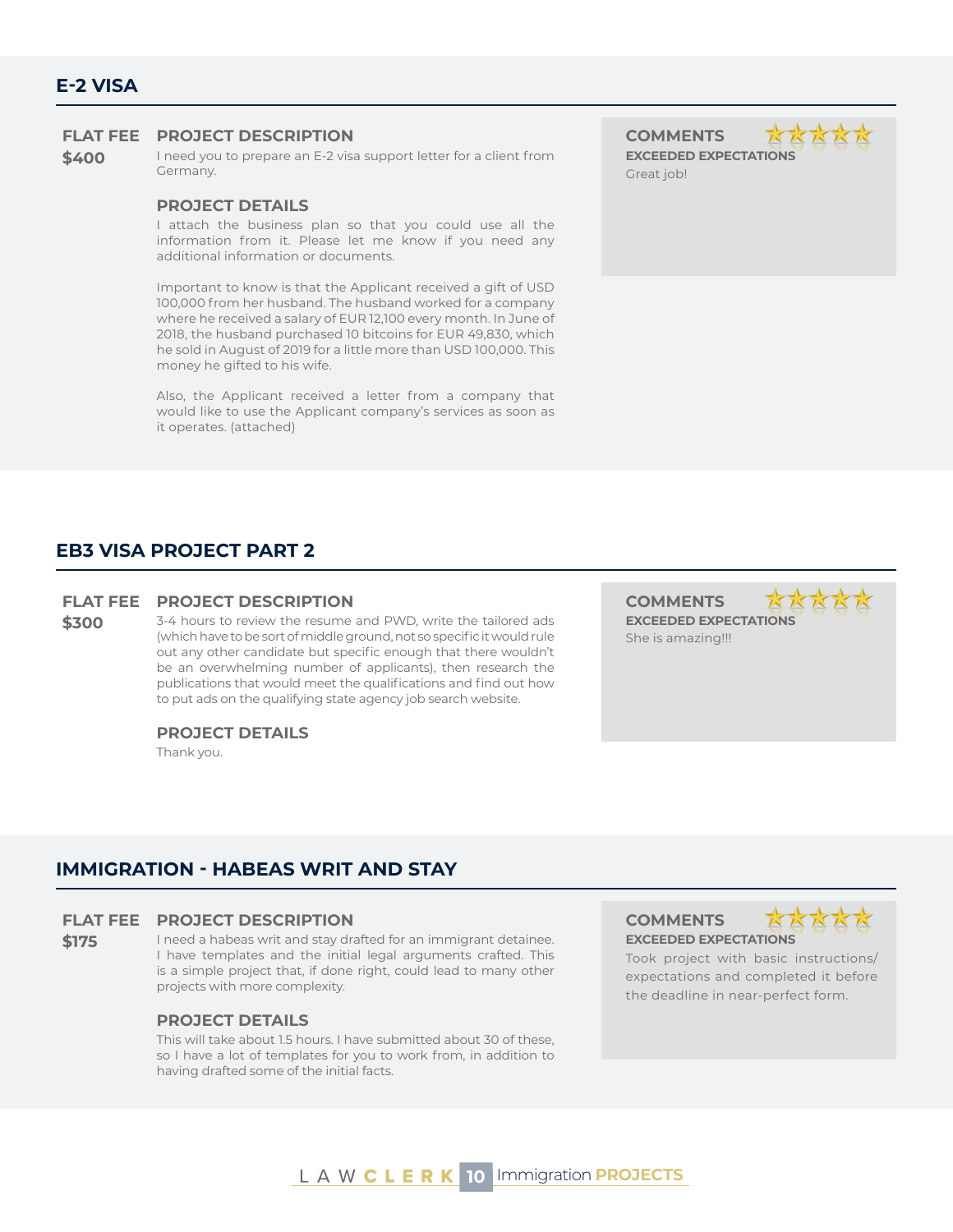# **237(A)(1)(H) ELIGIBILITY BRIEF - 8TH CIRCUIT**

#### **FLAT FEE PROJECT DESCRIPTION COMMENTS**

\$300 I need a reply brief on eligibility for 237(A)(1)(H) relief. I had submitted a very basic eligibility memo initially, the government replied and I'd like to address their reply.

under a tight deadline. **PROJECT DETAILS** Short reply brief specifically addressing the government's response to my eligibility brief on 237(A)(1)(H) relief.

**EXCEEDED EXPECTATIONS**



The legal issue was quite complex and Chris when above and beyond to study the issue and produce quality work

### **MEMO IN OPPOSITION TO MOTION TO DISMISS**

#### **FLAT FEE PROJECT DESCRIPTION COMMENTS**

**\$400** We filed an action under 8 USC 1421(c) which is an action in federal court seeking de novo review of the denial of an N-400 and N-336. The government also referred our client to the immigration court. Instead of answering our 1421(c) action, the defendants filed a motion to dismiss arguing that I filed in the Western District of Missouri instead of in Kansas. They are correct, I believe, but the proper remedy is transfer, not dismissal. They also argue that our client filed his N-336 too late. This is also correct, however, they issued a written denial and I want to argue that this allows us to bring a timely de novo review action. Those are the main arguments, although there are a few more.

#### **PROJECT DETAILS**

I believe I have an earlier draft from another case where they tried to dismiss instead of transfer. I can find that for you.

# **EXCEEDED EXPECTATIONS**



Breanna really went above and beyond. Super satisfied with her attention to detail, thoroughness, timely responses, and quick turnaround. She wrote like an advocate, which is sometimes hard to find. I highly recommend her.

### **PARTICULAR SOCIAL GROUP MEMO A/B DISTINCTION**

#### **FLAT FEE PROJECT DESCRIPTION COMMENTS**

**\$250** Memo for particular social group for asylum merits hearing identifying the social group and distinguishing from matter of A/B.

### **PROJECT DETAILS**

A short, up to a page, memo identifying the particular social group and briefly explaining how it passes muster in light of the particular social group case law, especially matter of A-B. Should describe how psg is distinct, particular, and immutable. We will provide I-589 and statement.

**EXCEEDED EXPECTATIONS** Jessica was great!